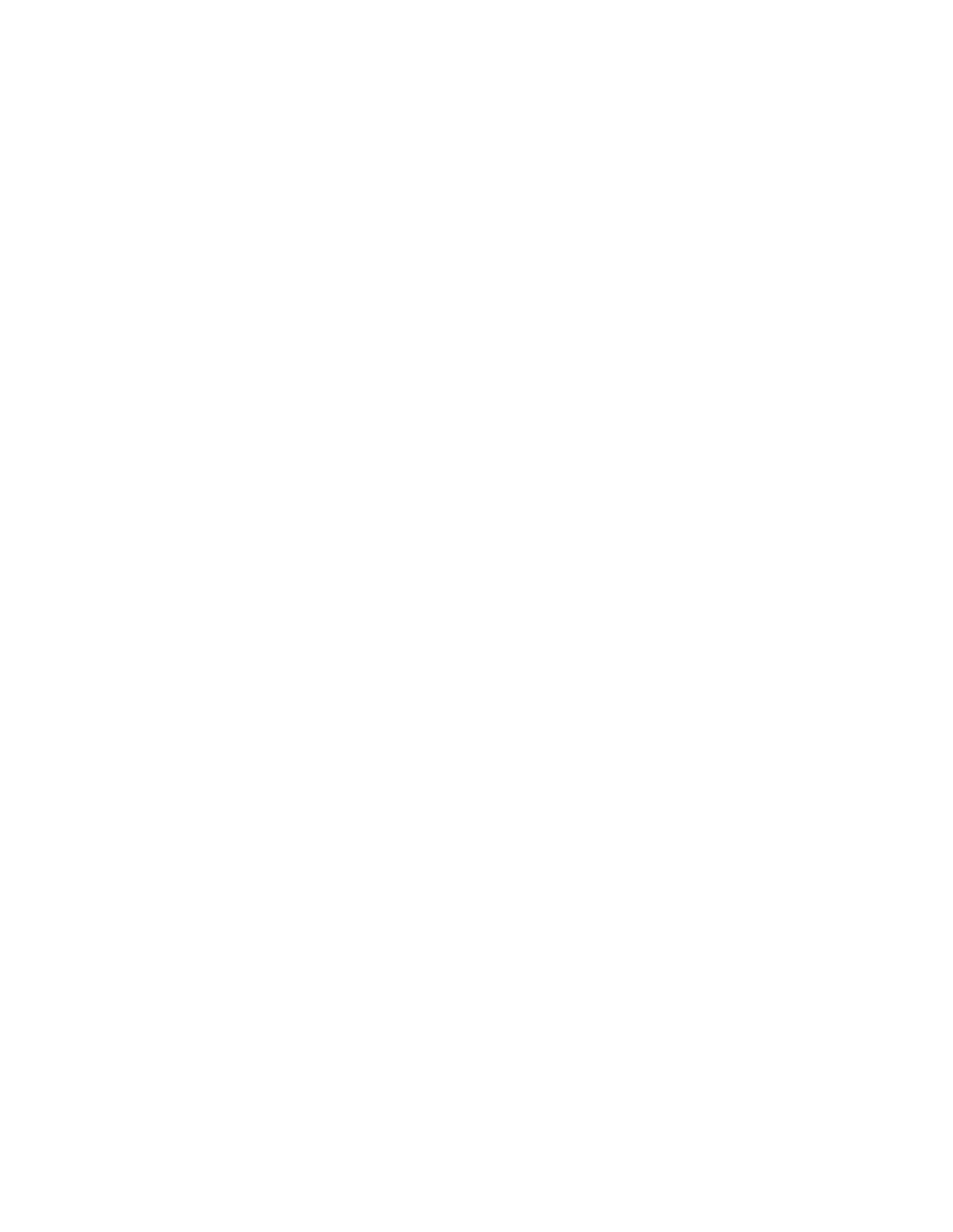# LINGOLN

## **Table of Contents**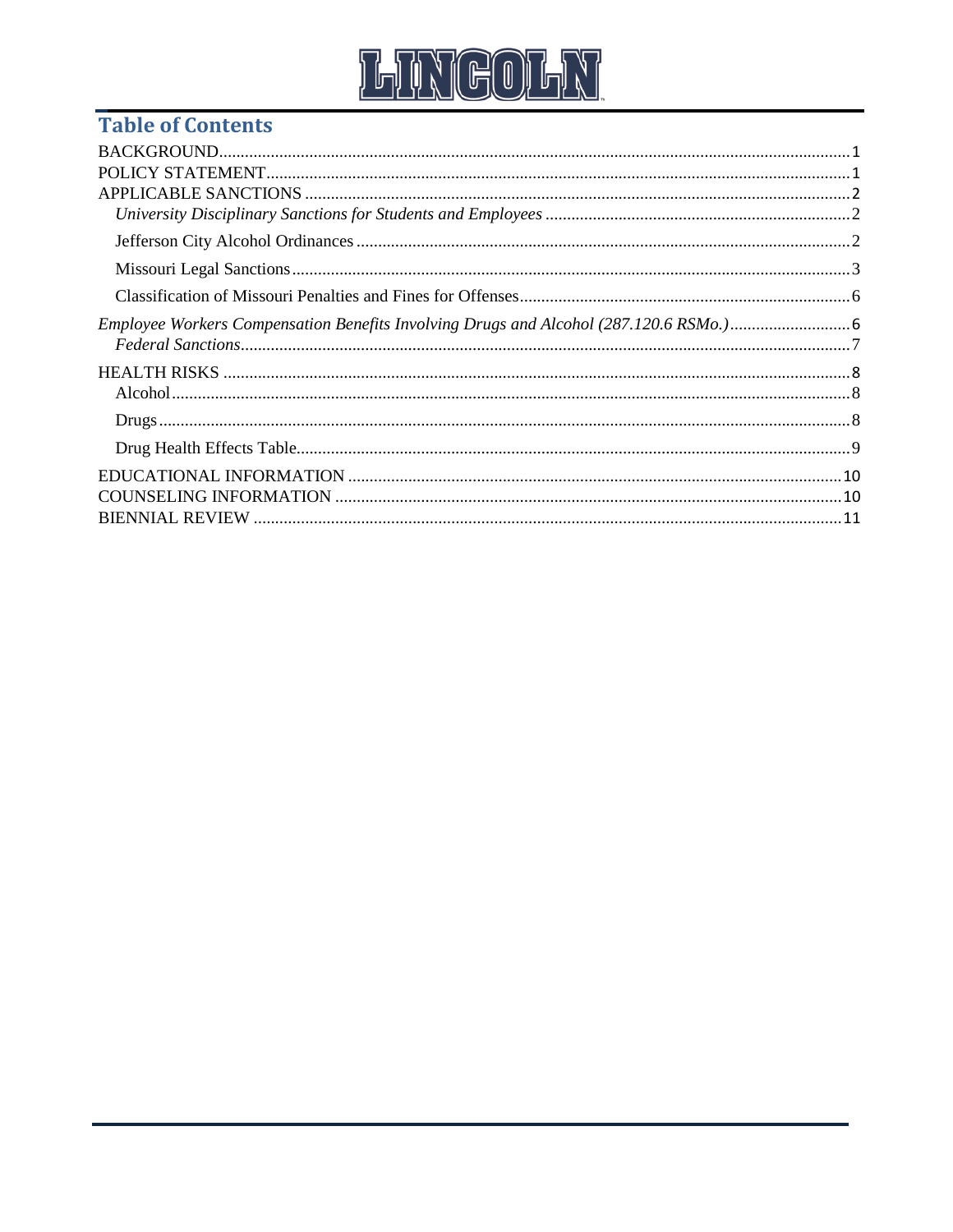

### LINCOLN UNIVERSITY DRUG AND ALCOHOL PROCESSES AND PROCEDURES

#### <span id="page-3-0"></span>**BACKGROUND**

On December 12, 1989, President Bush signed the *[Drug-Free Schools and Communities Act](https://bluetigerportal.lincolnu.edu/c/document_library/get_file?p_l_id=142227&folderId=1695938&name=DLFE-18424.pdf)  [Amendments of 1989 \(Amendments\) Public Law 101-226](https://bluetigerportal.lincolnu.edu/c/document_library/get_file?p_l_id=142227&folderId=1695938&name=DLFE-18424.pdf)* Section 22 amends provisions for the Drug-Free Schools and Communities Act of 1986 and the *[Higher Education Act of 1965](http://www.gpo.gov/fdsys/pkg/PLAW-110publ315/pdf/PLAW-110publ315.pdf)* to require that, as a condition of receiving funds or any other form of financial assistance under any federal program after Oct. 1, 1990, a university or college must submit certification that it has adopted and implemented a drug prevention program to prevent the unlawful possession, use, or distribution of illicit drugs and alcohol by students and employees (See *[20 USC 1011i](http://www.gpo.gov/fdsys/pkg/USCODE-2012-title20/html/USCODE-2012-title20-chap28-subchapI-partB-sec1011i.htm)* & *[34 CFR 86](http://www.ecfr.gov/cgi-bin/text-idx?c=ecfr;sid=3bfcf3e46b194b8def041c00837bd102;rgn=div5;view=text;node=34%3A1.1.1.1.30;idno=34;cc=ecfr)* for more info)*.* 

Lincoln University has developed and adopted the drug and alcohol awareness/prevention program described herein pursuant to the requirements set forth in the Drug-Free Schools and Communities Act. As set forth in *[34 CFR 86.100](http://www.ecfr.gov/cgi-bin/text-idx?c=ecfr&SID=9f2f31eb3173948c7360a353462db9af&rgn=div8&view=text&node=34:1.1.1.1.30.2.134.1&idno=34)*, Lincoln University is required to provide at a minimum, an annual distribution of the *[Drug and Alcohol Policy](https://bluetigerportal.lincolnu.edu/c/document_library/get_file?p_l_id=142227&folderId=2878709&name=DLFE-19303.pdf)* in writing to each employee and student that must contain the following:

- 1. Standards of conduct that clearly prohibit, at a minimum, the unlawful possession, use, or distribution of illicit drugs and alcohol by employees and students on its property or as part of its activities;
- 2. A description of applicable legal sanctions under local, state, or federal law for the unlawful possession or distribution of illicit drugs and alcohol;
- 3. A description of health risks associated with the use of illicit drugs and the abuse of alcohol;
- 4. A description of available drug or alcohol counseling, treatment, or rehabilitation or re-entry programs;
- 5. A clear statement of the disciplinary sanctions that Lincoln University will impose on employees and students and a description of termination of employment and referral for prosecution for the unlawful possession, use, or distribution of illicit drugs and alcohol. Disciplinary sanctions may also include completing an appropriate rehabilitation program; and
- 6. A statement on implementation of a biennial review by Lincoln University of its program to determine the effectiveness, implement needed changes, and ensure that disciplinary sanctions are consistently enforced.

#### <span id="page-3-1"></span>POLICY STATEMENT

Standards of Conduct: The unlawful possession, use or distribution of illicit drugs and alcohol by students or employees on the university property or as a part of any university activity is prohibited. A copy of this *[Drug and Alcohol Policy](https://bluetigerportal.lincolnu.edu/c/document_library/get_file?p_l_id=142227&folderId=2878709&name=DLFE-19303.pdf)* shall be distributed annually to each university employee and to each university student who is taking one or more classes for academic credit and students enrolled in continuing education classes.

*Please note that the lawful distribution, dispensing, possession, or use of alcohol is allowed on the Lincoln University campus for those times, places, and purposes approved by the President of the University.*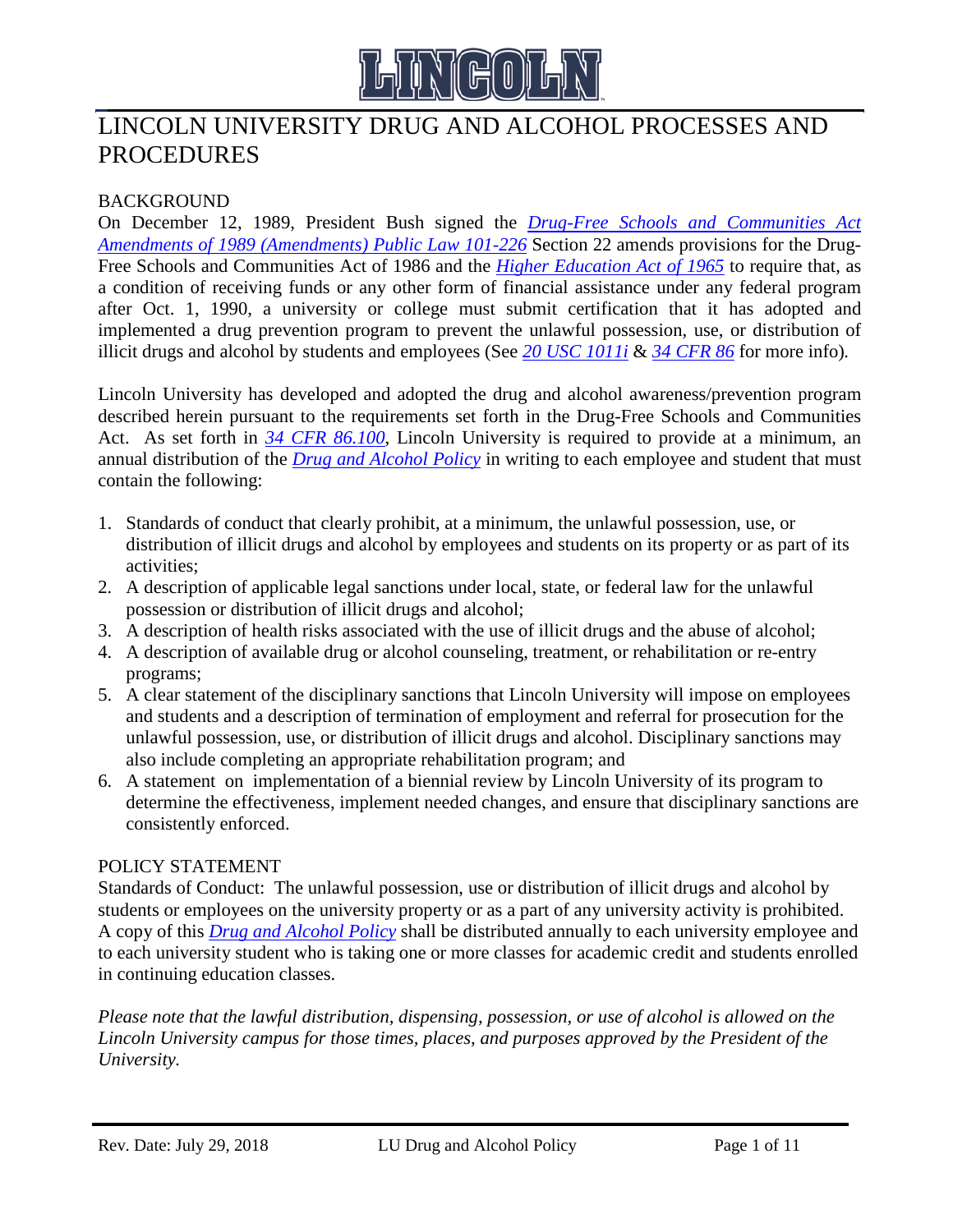

#### <span id="page-4-0"></span>**APPLICABLE SANCTIONS**

<span id="page-4-1"></span>*University Disciplinary Sanctions for Students and Employees*

Citations for violating the Lincoln University Drug and Alcohol Policy can be found in the *[Student](http://www.lincolnu.edu/web/police-department/student-conduct-code)  [Code of Conduct](http://www.lincolnu.edu/web/police-department/student-conduct-code)*.

*Illegal Drugs & Other Substances: Being in the presence of any drug that is prohibited by law. The manufacture, use, possession or sale of any drug that is prohibited by law. Possessing drug paraphernalia or other paraphernalia used to facilitate illegal use, and attempting to manufacture or sell counterfeit drugs are also included in this violation. (Article II.B.2.)*

*Alcohol: The possession, use or distribution of alcohol by students on university property or as a part of any official university activity is prohibited. Any student who violates this standard of conduct shall be subject to disciplinary sanctions. Sanctions may include suspension and/or referral for prosecution. (Article II.B.15.)*

Any student or employee who violates these standards shall be subject to disciplinary sanctions. Disciplinary sanctions for students may include any of the sanctions prescribed in *Article V.B.,*  including suspension or dismissal and/or referral for prosecution (community service, counseling, or other rehabilitation programs may also be required as a condition of any sanctions). The procedures for imposing student disciplinary sanctions may be found in *Article V.A.* The *Student Code of Conduct* can also be found in the *[Student Handbook](https://bluetigerportal.lincolnu.edu/c/document_library/get_file?p_l_id=13332&folderId=17070&name=DLFE-13519.pdf)*.

*Disciplinary Sanctions for Employees:* Shall include an oral warning, a written reprimand, suspension or termination and referral for prosecution (See the *"*Drug-Free Workplace Policy*"* located in the Health and Safety section in the various *[Lincoln University Employee Handbooks](https://bluetigerportal.lincolnu.edu/web/human-resource-services/handbooks)* for more information). Any disciplinary sanction may include the completion of an appropriate rehabilitation or counseling program.

#### <span id="page-4-2"></span>**Jefferson City Alcohol Ordinances**

The following sections located in *["The Jefferson City Code"](http://www.jeffcitymo.org/clerk/citycode.html)* contain the following local ordinances that mirror the state laws on alcohol violations that are applicable to faculty, staff, and students affiliated with the Lincoln University community.

Applicable sections located in *[CHAPTER 4, ARTICLE II](http://documents.jeffcitymo.org/WebLink8/0/doc/336985/Page1.aspx)* of the City Code:

- Sec. 4-15. Sales to Minors, Drunkards, etc.
- Sec. 4-16. Purchase or possession by minors.
- Section 4-23. Misrepresentation of age by minor to obtain liquor—use of altered driver's license, passport or I.D. cards, penalties.

The following ordinances below deal specifically with the possession and/or consumption of alcohol in public places (regardless of age):

- Sec. 4-17. Public consumption.
- Sec. 4-22. Possession of open container of alcoholic beverage or consumption of alcoholic beverage in certain public places.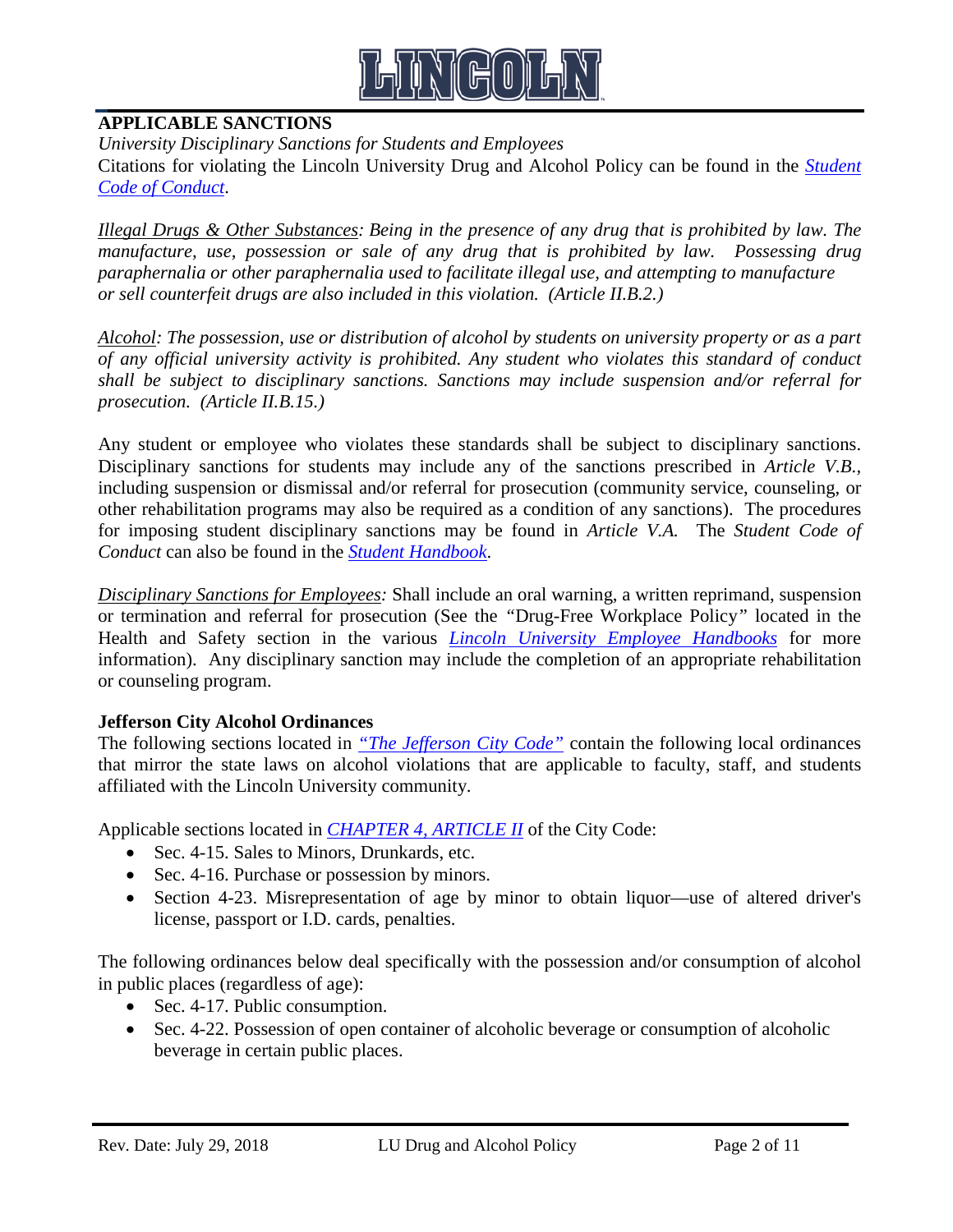

#### <span id="page-5-0"></span>**Missouri Legal Sanctions**

#### *Missouri Liquor Laws*

The Liquor Control Law for the State of Missouri *[\(311 RSMo.\)](http://revisor.mo.gov/main/PageSelect.aspx?chapter=311)* provides that any person under the age of 21 years who purchases, attempts to purchase or has in his/her possession any intoxicating liquor is guilty of a misdemeanor (*[311.325 RSMo\).](http://revisor.mo.gov/main/PageSelect.aspx?section=311.325&bid=16626&hl=)* Anyone who shall procure for, sell, give away or otherwise supply intoxicating liquor to any person under the age of twenty-one years is guilty of a misdemeanor (*[311.310 RSMo\)](http://revisor.mo.gov/main/PageSelect.aspx?section=311.310&bid=16623&hl=)*. It is a Class A misdemeanor for a property owner to knowingly allow a person under the age of 21 to drink or possess intoxicating liquor or fail to stop a minor from drinking or possessing liquor. Any subsequent violation is a Class E felony (*[311.310 RSMo\)](http://revisor.mo.gov/main/PageSelect.aspx?section=311.310&bid=16623&hl=)*. Anyone 17 - 20 years old that uses a fake ID to obtain alcohol is also guilty of a misdemeanor (*[311.320](http://revisor.mo.gov/main/PageSelect.aspx?section=311.320&bid=16625&hl=)  [RSMo\)](http://revisor.mo.gov/main/PageSelect.aspx?section=311.320&bid=16625&hl=)*. Under current Missouri law, a subject under the age of 21 who is visibly intoxicated can be arrested without being in physical possession of the intoxicating beverage. A person who has been convicted of a misdemeanor may be subjected to a fine ranging from \$50.00 to \$1,000.00 and/or imprisonment for up to one year *[\(311.880 RSMo.\)](http://revisor.mo.gov/main/PageSelect.aspx?section=311.880&bid=16709&hl=)*.

#### 2018 Missouri Offense Table for Alcohol Violations (*[RSMo. 311](http://revisor.mo.gov/main/PageSelect.aspx?chapter=311)*)

| RSMo.   | Description                                        | Crime/Class                       |
|---------|----------------------------------------------------|-----------------------------------|
| 311.310 | Supplying liquor to a minor or intoxicated person  | Unclassified misdemeanor          |
| 311.320 | Misrepresentation of age by minor to obtain liquor | Unclassified misdemeanor          |
| 311.325 | Possession                                         | Up to 1 year, $D$ , A/misdemeanor |
| 311.880 | Misdemeanor Violations                             | Up to 1 year, $A/mis$ demeanor    |

*Under current Missouri law, a subject under the age of 21 who is visibly intoxicated can be arrested without being in physical possession of the intoxicating beverage* **[\(311.325 RSMo\)](http://revisor.mo.gov/main/PageSelect.aspx?section=311.325&bid=16626&hl=)***.*

#### *Driving While Intoxicated (DWI) in Missouri [\(RSMo. 577\)](http://revisor.mo.gov/main/PageSelect.aspx?chapter=577)*

A person commits the crime of "driving while intoxicated" if he/she operates a motor vehicle while in an intoxicated or drugged condition (*[577.010.1 RSMo.](http://revisor.mo.gov/main/PageSelect.aspx?section=577.010&bid=33822&hl=)*). A person is in an "intoxicated condition" when he/she is under the influence of alcohol, a controlled substance, or drug, or any combination thereof (*[577.001 RSMo.](http://revisor.mo.gov/main/PageSelect.aspx?section=577.001&bid=33821&hl=)*). *An individual is considered intoxicated with any amount of a controlled substance or other specific drugs in their system.* 

If you are stopped by an officer of the law in Missouri, you may be subject to receive a DWI:

- If you drive with a blood alcohol concentration (BAC) of *.08* or higher (*regardless of whether your driving ability was actually impaired [577.012 RSMo.\)](http://revisor.mo.gov/main/PageSelect.aspx?section=577.012&bid=33823&hl=)*; or
- It is determined that your driving ability is impaired (*even though you may be under the .08 limit*).

First offense is a class B misdemeanor subject to a fine up to \$1,000 and/or 6 months imprisonment (*[577.010 RSMo.](http://revisor.mo.gov/main/PageSelect.aspx?section=577.010&bid=33822&hl=)*). A defendant found guilty must also participate in a Substance Abuse Traffic Offender Program (SATOP) (*[302.580 RSMo.](http://revisor.mo.gov/main/PageSelect.aspx?section=302.580&bid=16096&hl=)*) Multiple offenses offense range from a class A misdemeanor (a fine up to \$1,000 and/or 1 year imprisonment) up to class B felony (5 - 15 years in prison ) (see *[577.023 RSMo.](http://revisor.mo.gov/main/PageSelect.aspx?section=577.023&bid=29952&hl=)*). After multiple offenses Missouri law typically requires a driver to install an ignition interlock device on a vehicle after reinstatement of a driver's license for 6 months (*[302.454 RSMo.\)](http://revisor.mo.gov/main/PageSelect.aspx?section=302.454&bid=16074&hl=).*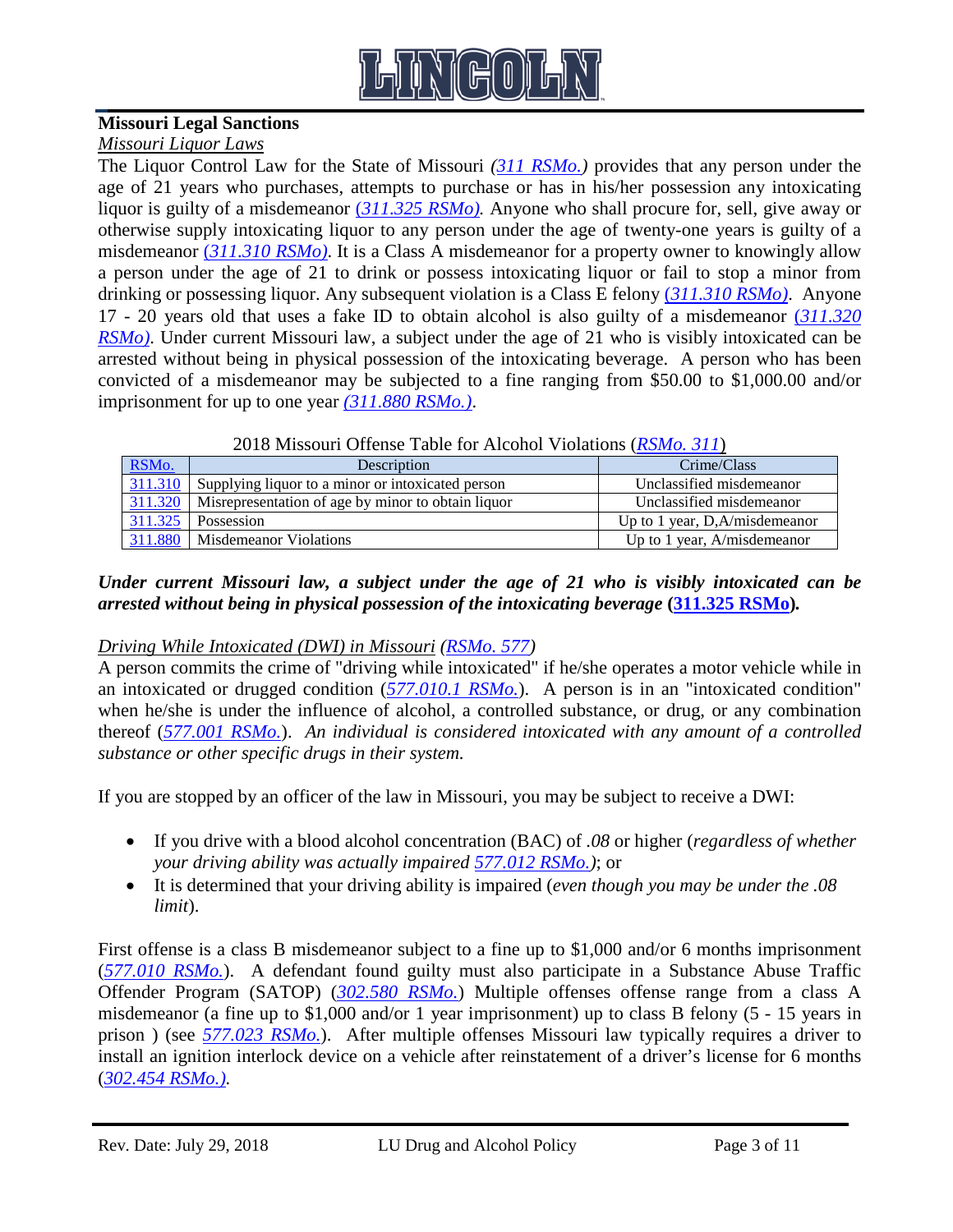

#### *Refusal to Take Blood Alcohol Test*

Missouri law specifies that if you are driving a vehicle, you have given consent to submit to a chemical test for the purpose of determining the amount of alcohol in your blood (*[577.020 RSMo.](http://revisor.mo.gov/main/PageSelect.aspx?section=577.020&bid=29948&hl=)*). Refusal to take a test could result in your license being immediately revoked (*[577.041 RSMo.](http://revisor.mo.gov/main/PageSelect.aspx?section=577.041&bid=29966&hl=)*).

#### *Missouri Abuse and Lose Law (Drivers Under 21)*

In Missouri, the BAC limit for drivers who are under *21* is *.02*. Penalties include suspension of license *90* days (first offense); 1 year (any subsequent offense). The Abuse and Lose Law also includes the possession or use of alcohol and or drugs while driving or using a fake ID (see *[302.400](http://revisor.mo.gov/main/PageSelect.aspx?section=302.400&bid=16065&hl=) & [302.425](http://revisor.mo.gov/main/PageSelect.aspx?section=302.425&bid=16070&hl=) RSMo. for more info.*).

*Missouri Administrative Sanctions [\(RSMo. 302 specifically 302.500 –](http://revisor.mo.gov/main/OneChapter.aspx?chapter=302) 302.540 )*

Individuals arrested for driving while intoxicated, driving with a blood alcohol content of *.08* or higher, or driving under the influence of drugs (DUID) are processed administratively as well as criminally (*[302.505 RSMo](http://revisor.mo.gov/main/PageSelect.aspx?section=302.505&bid=16081&hl=)*.). A driver license is *[suspended or revoked](http://www.moga.mo.gov/mostatutes/stathtml/30200005001.html)* for 90 days for the first offense. A driver convicted of a second alcohol or drug-related offense, regardless of the length of time between convictions, will normally receive a *1-year* revocation for accumulation of points. A driver convicted a second time for an alcohol or drug-related offense within a five-year period may also receive a *5-year* license denial (*[302.525 RSMo](http://revisor.mo.gov/main/PageSelect.aspx?section=302.525&bid=16085&hl=)*.). A driver convicted 3 or more times for an alcohol or drug related offense will receive a *10-year* license denial (*[302.060 RSMo](http://revisor.mo.gov/main/PageSelect.aspx?section=302.060&bid=15990&hl=)*.). The license reinstatement process will include a SATOP along with other requirements prior to reinstatement (*[302.540,](http://revisor.mo.gov/main/PageSelect.aspx?section=302.540&bid=16090&hl=) [302.304,](http://revisor.mo.gov/main/PageSelect.aspx?section=302.304&bid=16050&hl=) & [302.541](http://revisor.mo.gov/main/PageSelect.aspx?section=302.541&bid=16092&hl=) RSMo.)*. (See the *[Missouri Department of Revenue's DWI website](http://dor.mo.gov/drivers/dwiinfo.php)* for more information on revocations, suspensions and multiple offenses).

#### *Missouri Drug Laws* **Beginning January 1, 2017 chapters [195](http://revisor.mo.gov/main/PageSelect.aspx?chapter=195) and [579](http://revisor.mo.gov/main/PageSelect.aspx?chapter=579) RSMo shall be known as the "Comprehensive Drug Control Act".**

The manufacturing, possession, sale, and distribution of illicit drugs *(i.e. controlled substance or imitation controlled substance)* are prohibited by state law. Penalties for first time offense for a drug possession violation can range from a fine of \$1,000 to life imprisonment. Other prohibited acts include possession with intent to use drug paraphernalia and advertising the sale of drug paraphernalia. The tables below give information on penalties and fines for specific drug crimes in Missouri (see *[195.010 RSMo.](http://revisor.mo.gov/main/PageSelect.aspx?section=195.010&bid=10012&hl=)* for definitions and *[195.017 RSMo.](http://revisor.mo.gov/main/PageSelect.aspx?section=195.017&bid=10018&hl=)* for the scheduling information of controlled substances in Missouri).

| $\frac{1}{2}$ of $\frac{1}{2}$ $\frac{1}{2}$ $\frac{1}{2}$ $\frac{1}{2}$ $\frac{1}{2}$ $\frac{1}{2}$ $\frac{1}{2}$ $\frac{1}{2}$ $\frac{1}{2}$ $\frac{1}{2}$ $\frac{1}{2}$ $\frac{1}{2}$ $\frac{1}{2}$ $\frac{1}{2}$ $\frac{1}{2}$ |                                                                                                                                                                                          |                                                                   |  |  |  |
|------------------------------------------------------------------------------------------------------------------------------------------------------------------------------------------------------------------------------------|------------------------------------------------------------------------------------------------------------------------------------------------------------------------------------------|-------------------------------------------------------------------|--|--|--|
| RSMo.                                                                                                                                                                                                                              | <b>Description</b>                                                                                                                                                                       | <b>Prison Term</b>                                                |  |  |  |
| 195.244                                                                                                                                                                                                                            | Advertisements to promote sale of drug paraphernalia or<br>imitation controlled substances prohibited, penalty.                                                                          | 6 months, B/misdemeanor                                           |  |  |  |
| 579.015                                                                                                                                                                                                                            | Possession or control of a controlled substance. *<br>Triggers 10g and >35g marijuana any amount of any other<br>controlled substance or synthetic marijuana (formerly RSMo.<br>195.202) | Up to 1 year or up to 7 years, $D$ ,<br>A/misdemeanor or D/Felony |  |  |  |
| 579.020                                                                                                                                                                                                                            | Delivery of a controlled substance (formerly RSMo. 195.212)                                                                                                                              | Up to $4-15$ years, E, C, B,<br>/Felony                           |  |  |  |
| 579.030                                                                                                                                                                                                                            | Distribution of a controlled substance near <i>protected location</i> .<br>(formerly RSMo. $195.218$ )                                                                                   | 10 years $-$ life (30 years),<br>A/Felony                         |  |  |  |

2018 Missouri Offense Table for Drug Violations [\(RSMo. 579\)](http://revisor.mo.gov/main/OneChapter.aspx?chapter=579)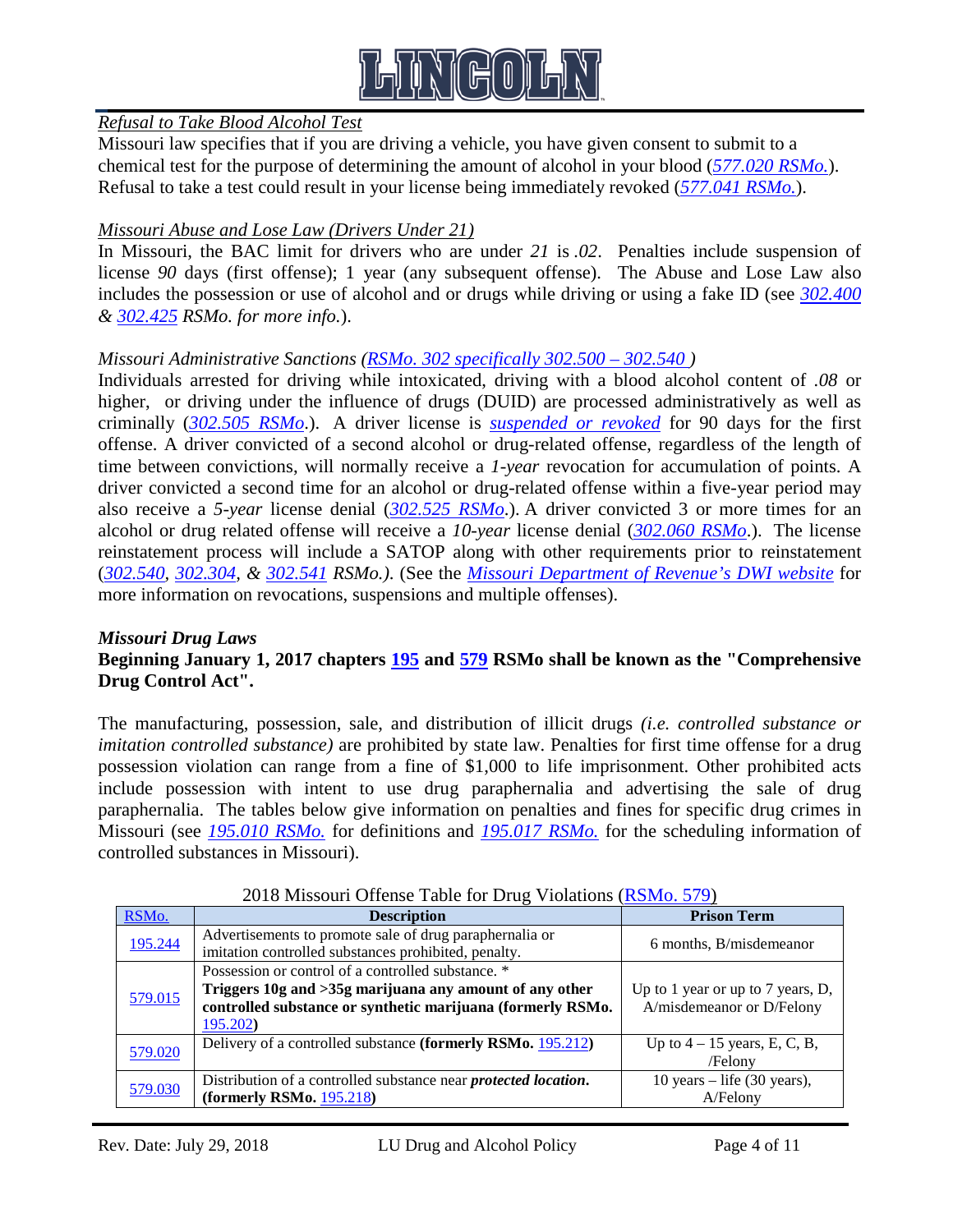

| 2018 Missouri Offense Table for Drug Violations (RSMo. 579) continued |                                                                                            |                                                                 |  |  |  |
|-----------------------------------------------------------------------|--------------------------------------------------------------------------------------------|-----------------------------------------------------------------|--|--|--|
| RSMo.                                                                 | <b>Description</b>                                                                         | <b>Prison Term</b>                                              |  |  |  |
| 579.040*                                                              | Distribution, delivery, or sale of drug paraphernalia                                      | Up to 1 or 4 years,<br>A/misdemeanor-E/Felony*                  |  |  |  |
| $579.050*$                                                            | Manufacture of an imitation controlled substance                                           | Up to 4 years, E/Felony*                                        |  |  |  |
| 579.055                                                               | Manufacture of a controlled substance (formerly RSMo.<br>195.211)                          | Up to 4 years or 3years - life (30<br>years), E, C, B, A/Felony |  |  |  |
| 579.065                                                               | Trafficking drugs, first degree (formerly RSMo. 195.222)                                   | 5 years – life (30 years), $B/A$<br>Felony                      |  |  |  |
| 579.068                                                               | Trafficking drugs, second degree (formerly RSMo. 195.223)                                  | $3$ years - life (30 years), C, B,<br>A/Felony                  |  |  |  |
| 579.072                                                               | Providing materials for production of a controlled substance<br>(formerly RSMo. 195.226)   | Up to 4 years, E/Felony                                         |  |  |  |
| 579.074                                                               | Unlawful use of drug paraphernalia, (formerly RSMo. 195.233)                               | Up to 1 or 4 years, D,<br>A/misdemeanor-E/Felony                |  |  |  |
| 579.076                                                               | Unlawful delivery or manufacture of drug paraphernalia,<br>(formerly RSMo. 195.235)        | Up to 1 or 4 years,<br>A/misdemeanor-E/Felony                   |  |  |  |
| 579.078                                                               | Possession of an imitation controlled substance (formerly<br>RSMo. 195.241)                | Up to 1 year, A/misdemeanor                                     |  |  |  |
| 579.080                                                               | Delivery of an imitation controlled substance (formerly 195.242)                           | E felony                                                        |  |  |  |
| 579.101                                                               | Possession or purchase of solvents to aid others in violations<br>(formerly RSMo. 578.260) | Up to 6 months or Up to 4 years<br>B/misdemeanor or E/Felony    |  |  |  |
| 579.103                                                               | Selling or transferring solvents to cause certain symptoms<br>(formerly RSMo.578.265)      | Up to 7 years, D/Felony                                         |  |  |  |
| 579.105                                                               | Keeping or maintaining a public nuisance (formerly RSMo.<br>195.202)                       | Up to 4 years, E/Felony                                         |  |  |  |
| 579.110                                                               | Possession of methamphetamine precursors (formerly RSMo.<br>195.420)                       | Up to 4 years, E/Felony                                         |  |  |  |
| 579.170                                                               | Prior and persistent drug offenders (added increase in<br>charge) (formerly $195.275$ ).   | 1 or 2 classes higher than<br>previous offense                  |  |  |  |

#### **[Medical Amnesty Law \(RSMO 195.205\)](http://revisor.mo.gov/main/OneSection.aspx?section=195.205&bid=34820&hl=)**

The medical amnesty law offers protection from criminal liability (arrest, charge, prosecution, and conviction) to a person who calls 911 for a drug or alcohol overdose.

Crimes from which there is immunity:

- 1. Possession of a controlled substance
- 2. Unlawful possession of drug paraphernalia
- 3. Possession of an imitation of a controlled substance
- 4. Minor use of an altered ID, purchase/possession of liquor by a minor, and sale of liquor to a minor
- 5. Violating a restraining order and or violating probation or parole
- 6. Maintaining a public nuisance

The law does not provide immunity for:

- Delivery, distribution, or manufacturing of a controlled substance, except in regard to minors and alcohol.
- It's important to know that officers can still arrest someone at the scene if he/she has an outstanding warrant

#### *In order to receive immunity, a person must first make the call to 911 for help, in good faith.*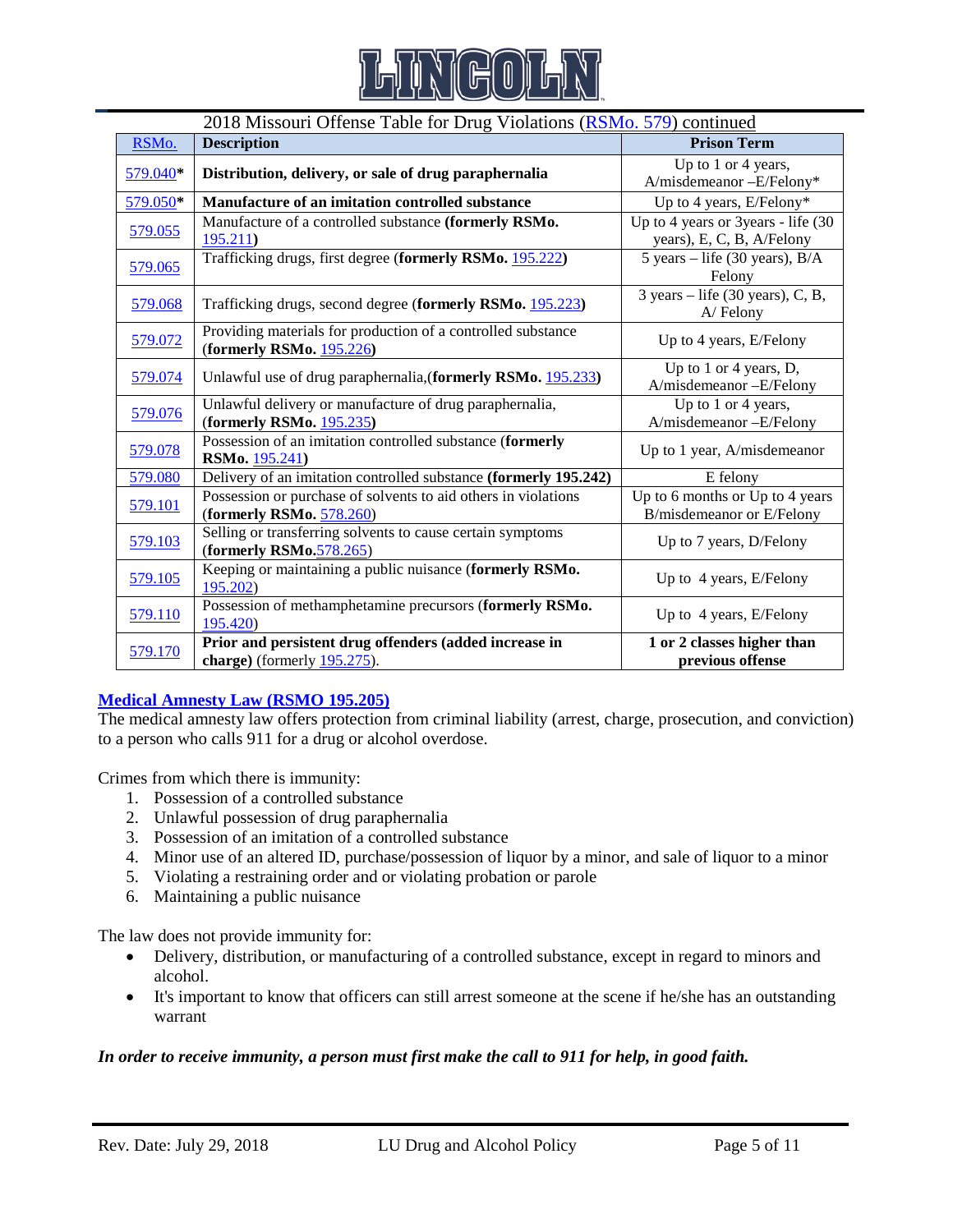

*\*All trafficking and distribution penalties shall be sentenced to be served without probation or parole if the court finds the defendant is a prior or persistent drug offender depending on the charge.*

### Classification of Missouri Penalties and Fines for Offenses

<span id="page-8-0"></span>

| <b>Felony Class</b>      | Penalties (Years of imprisonment 558.011 RSMo.) |                       |
|--------------------------|-------------------------------------------------|-----------------------|
| A                        | $10 - 30$ , or life                             |                       |
| B                        | $5 - 15$                                        |                       |
|                          | $3 - 10$                                        | Up to \$10,000        |
| D                        | Up to $7$                                       | Up to \$10,000        |
| E                        | Up to $4$                                       | Up to \$10,000        |
| <b>Misdemeanor Class</b> | Penalties (Term of imprisonment 558.011 RSMo.)  | Fines (558.002 RSMo.) |
| А                        | Up to 1 year                                    | \$2,000               |
| B                        | Up to 6 month                                   | \$1.000               |
|                          | Up to 15 days                                   | \$750                 |
| D                        |                                                 | \$500                 |
| Infraction               | -                                               | \$400                 |

#### 2017 Missouri Penalties and Fines for Offenses

#### <span id="page-8-1"></span>*Employee Workers Compensation Benefits Involving Drugs and Alcohol [\(287.120.6 RSMo.\)](http://revisor.mo.gov/main/PageSelect.aspx?section=287.120&bid=15043&hl=)*

If it is determined that the employee was under the influence of drugs and/or alcohol at the time a work-related injury occurred and if the cause of the accident was directly related to the use of drugs and/or alcohol, the employee will *not* be eligible to receive workers' compensation benefits.

If it is determined that the employee was under the influence of drugs and/or alcohol at the time a work-related injury occurred, even if the cause of the accident was not directly related to the use of drugs and/or alcohol, the employee will be assessed a reduction in workers' compensation benefits of 50 percent.

An employer can require that an employee take a drug and/or alcohol test after an accident if there is reason to believe that an intoxicating substance may be involved. An employee's refusal to take a test for alcohol or a non-prescribed controlled substance, as defined by section *[195.010 RSMo](http://revisor.mo.gov/main/PageSelect.aspx?section=195.010&bid=10012&hl=)*, at the request of the employer shall result in the forfeiture of benefits under this chapter if the employer had sufficient cause to suspect use of alcohol or a non-prescribed controlled substance by the claimant *or*  if the employer's policy clearly authorizes post-injury testing. For more information contact the State of Missouri's Office of Administration, *[Central Accident Reporting Office \(CARO\)](http://content.oa.mo.gov/general-services/risk-management/workers-compensation-caro)* at (573) 751-2837 or email at *[caro@oa.mo.gov](mailto:caro@oa.mo.gov)*.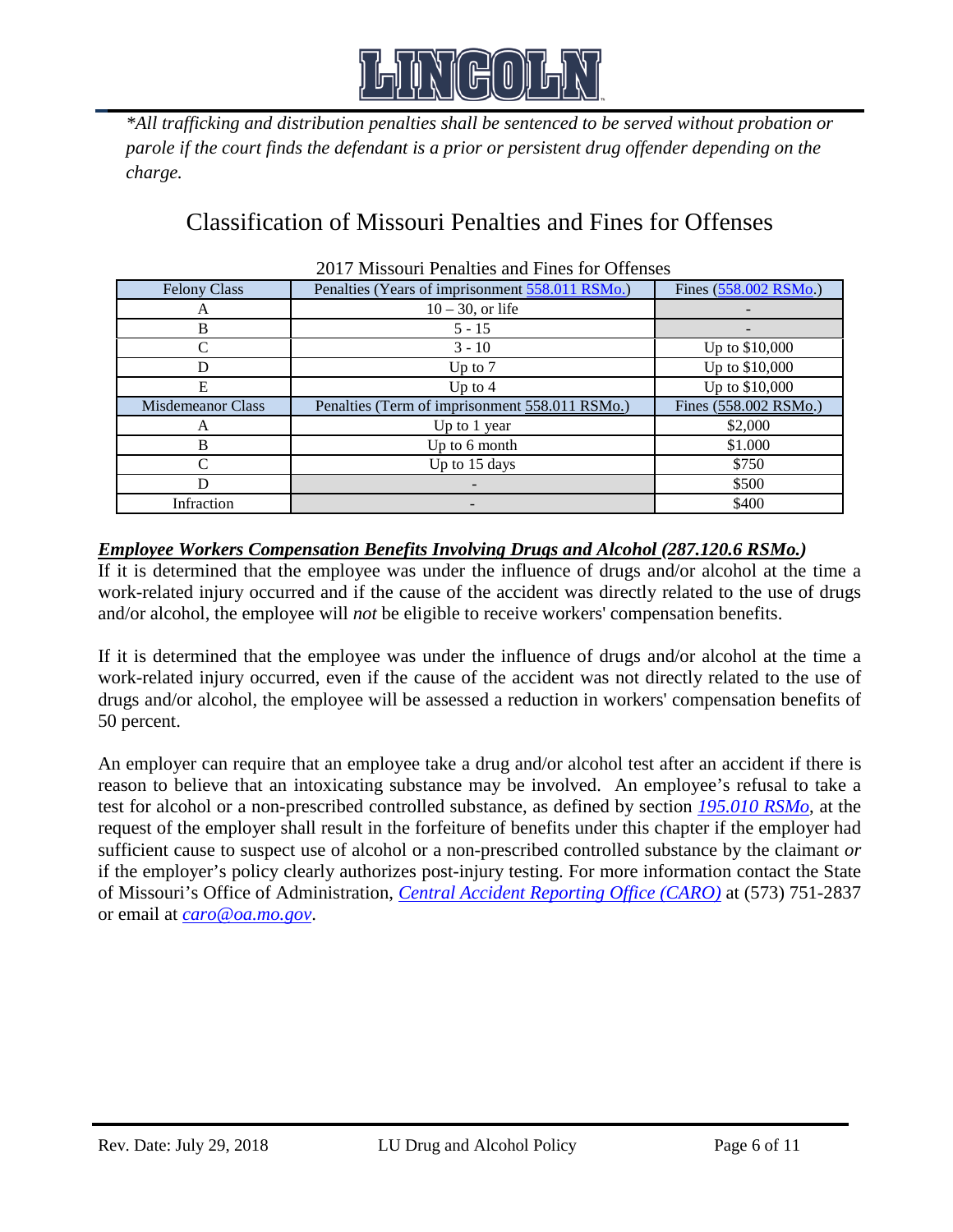

#### <span id="page-9-0"></span>*Federal Sanctions*

Although most controlled substance offenses are prosecuted under state law, possession can become a federal charge in many circumstances. For example, it is a federal offense where either the defendant or the drug crossed state lines, or the offense took place in a national park, federal land, or aboard an airplane. It is a violation of federal law to possess, manufacture, or distribute a controlled substance. Defined by federal statute, controlled substances include, but are not limited to, marijuana, cocaine, PCP, LSD, and other narcotics (See *[21 CFR 1308.11 –](http://www.ecfr.gov/cgi-bin/text-idx?SID=4f7d6a1690d08fcc44749736a48f587a&node=21:9.0.1.1.9.0.26&rgn=div7) 21 CFR 1308.15* for Drug Schedule info). The severity of the sanctions imposed for both possession and distribution offenses depend on the type and quantity of drugs, prior convictions, and whether death or serious injury resulted.

#### *Possession*

A student or employee found guilty of possessing a controlled substance may be subject to some or all of the following sanctions under criminal federal law:

| I HIGS and/of I channel for I obsession (21 Obc $0.77$ )( $u$ )) |                    |         |  |  |
|------------------------------------------------------------------|--------------------|---------|--|--|
| Conviction                                                       | Imprisonment       | Fines   |  |  |
| 1 SU                                                             | Up to 1 year       | \$1,000 |  |  |
| $2nd$ (Incl. any previous state)                                 | 15 days to 2 years | \$2,500 |  |  |
| $3rd$ (Incl. any previous state)                                 | 90 days to 3 years | \$5,000 |  |  |

### Fines and/or Penalties for Possession *[\(21 USC 844.\(a\)\)](http://www.gpo.gov/fdsys/pkg/USCODE-2012-title21/html/USCODE-2012-title21-chap13-subchapI-partD-sec844.htm)*

In addition, any individual who knowingly possesses *specific* controlled substances (i.e. heroin, cocaine, or their derivatives) may be assessed a civil fine of up to \$10,000 *[\(21 USC 844a\)](http://www.gpo.gov/fdsys/pkg/USCODE-2012-title21/html/USCODE-2012-title21-chap13-subchapI-partD-sec844a.htm)*.

#### *Manufacture, or Distribute a Controlled Substance*

First conviction is a minimum of 5-10 years imprisonment to life and/or a maximum fine of \$10,000,000 for an individual depending on the amount and schedule of the controlled substance involved. (See *[21 USC 841\(a\)\(1\)](http://www.gpo.gov/fdsys/pkg/USCODE-2012-title21/html/USCODE-2012-title21-chap13-subchapI-partD-sec841.htm)* for more information *on "Penalties on Possession of Controlled Substance with Intent to Distribute"*)

#### *Trafficking Penalties*

Persons convicted on federal charges of drug trafficking within 1,000 feet of a university (*[21 USC](http://www.gpo.gov/fdsys/pkg/USCODE-2012-title21/html/USCODE-2012-title21-chap13-subchapI-partD-sec860.htm) [860](http://www.gpo.gov/fdsys/pkg/USCODE-2012-title21/html/USCODE-2012-title21-chap13-subchapI-partD-sec860.htm)*) face penalties of prison terms and fines which are twice as high as the regular penalties for the offense listed in *[21 USC 841\(b\)](http://www.gpo.gov/fdsys/pkg/USCODE-2012-title21/html/USCODE-2012-title21-chap13-subchapI-partD-sec841.htm)*, with a mandatory prison sentence of at least one year (See the *[US](http://www.justice.gov/dea/druginfo/ftp3.shtml)  [Drug Enforcement Agency \(DEA\) Drug Schedule Penalties](http://www.justice.gov/dea/druginfo/ftp3.shtml)* for more information on trafficking penalties).

#### *Forfeiture of Property*

Federal law may require the forfeiture of property used to possess or to facilitate possession of a controlled substance, and the forfeiture of vehicles, boats, aircraft or any other conveyances used to transport or conceal a controlled substance *[\(21 USC 881\(a\)\(4\)\)](http://www.gpo.gov/fdsys/pkg/USCODE-2012-title21/html/USCODE-2012-title21-chap13-subchapI-partE-sec881.htm)*.

#### *Denial of Federal Benefits*

If an individual is convicted on *federal or state* drug charges for possession, distribution/sale, or trafficking, the federal government may also deny or revoke federal benefits such as *[grants](http://studentaid.ed.gov/sites/default/files/federal-grant-programs.pdf)* (i.e. *[Pell](http://studentaid.ed.gov/types/grants-scholarships/pell)* and *[FSEOG](http://studentaid.ed.gov/types/grants-scholarships/fseog)*), *[loans](http://studentaid.ed.gov/types/loans)*, or *[work study](http://studentaid.ed.gov/types/work-study)*. A student can receive financial aid prior to the end of the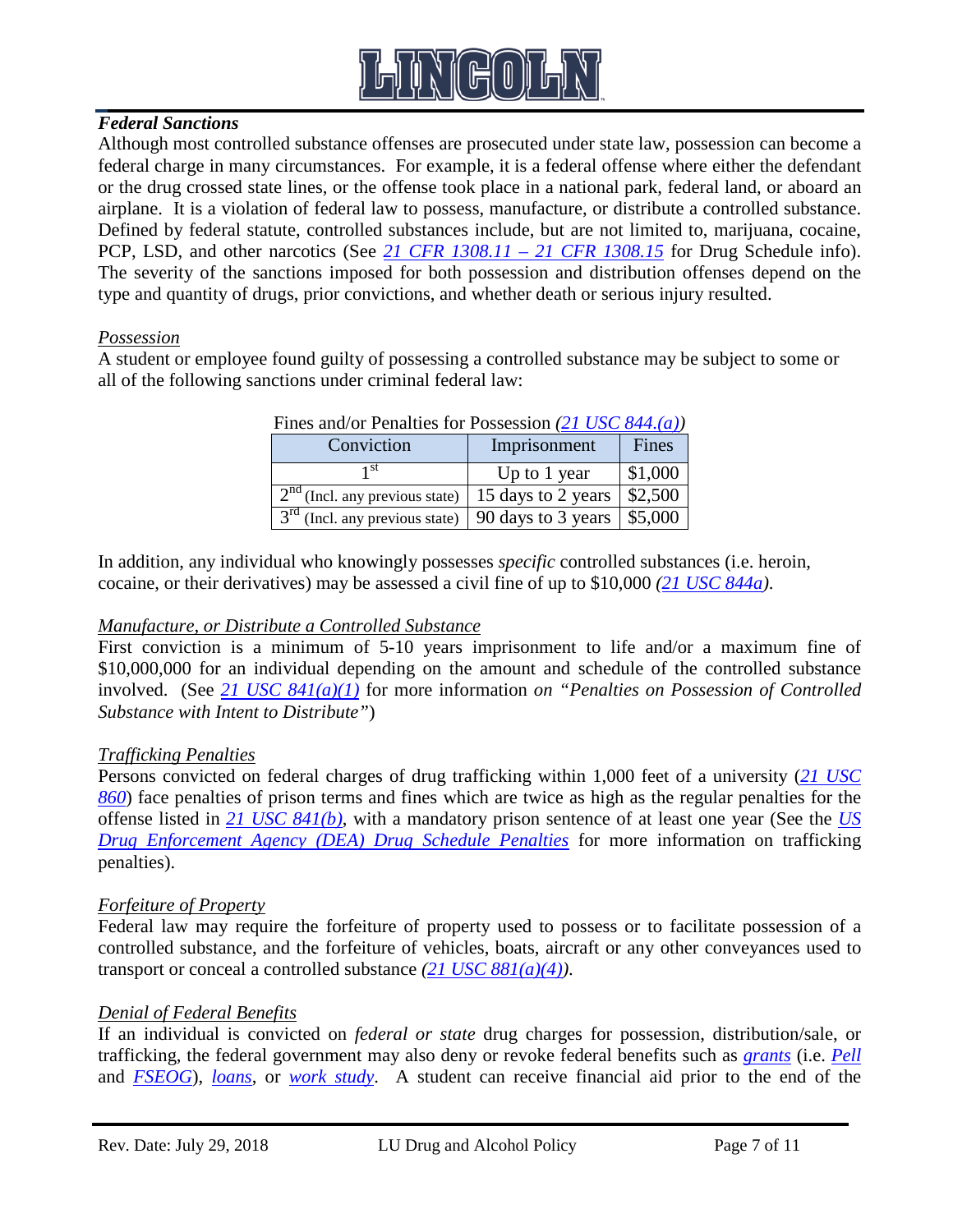

revocation period, if certain rehabilitation requirements are met (see the *[20 USC 1091\(r\)](http://www.gpo.gov/fdsys/pkg/USCODE-2012-title20/html/USCODE-2012-title20-chap28-subchapIV-partF-sec1091.htm)*, *[drug](http://ifap.ed.gov/eannouncements/attachments/StudentAidEligibilityWorksheetEng1314.pdf)  [eligibility worksheet](http://ifap.ed.gov/eannouncements/attachments/StudentAidEligibilityWorksheetEng1314.pdf)* and *[studentaid.ed.gov](http://studentaid.ed.gov/eligibility/criminal-convictions#probation-parole)* for more info).

| Citation                    | Offense           | 1st | 2nd        | 3rd        |
|-----------------------------|-------------------|-----|------------|------------|
| 20 USC $1091(r)$ Possession |                   |     |            | indefinite |
| $20$ USC $1091(r)$          | Distribution/Sale |     | indefinite |            |
| 21 USC 862(b)               | Trafficking       |     |            | indefinite |

#### Years of Revocation for Federal Benefits

#### <span id="page-10-0"></span>**HEALTH RISKS**

Students who engage in risky drinking may experience blackouts (i.e., memory loss during periods of heavy drinking); fatal and nonfatal injuries, including falls, drownings, and automobile crashes; illnesses; missed classes; unprotected sex that could lead to a sexually transmitted disease or an unwanted pregnancy; falling grades and academic failure; an arrest record; accidental death; and death by suicide. In addition, college students who drink to excess may miss opportunities to participate in the social, athletic, and cultural activities that are part of college life.

Drug and alcohol use in the workplace not only contributes to lost productivity, but also causes tremendous costs related to absenteeism, accidents, health care, loss of trained personnel, and employee treatment programs. Drug and alcohol abuse causes physical and emotional dependence. Users may develop a craving for these drugs or alcohol and their bodies may respond to the presence of drugs in ways that lead to increased drug and alcohol use.

#### <span id="page-10-1"></span>Alcohol

Alcohol consumption causes a number of marked changes in behavior. Even low doses significantly impair the judgment and coordination required to drive a car safely, increasing the likelihood that the driver will be involved in an accident. Alcohol can increase the incidence of a variety of aggressive acts, including spouse and child abuse. Moderate to high doses of alcohol cause marked impairments in higher mental functions, severely altering a person's ability to learn and remember information. Very high doses cause respiratory depression and death.

Repeated use of alcohol can lead to dependence. Sudden cessation of alcohol intake is likely to produce withdrawal symptoms including severe anxiety, tremors, hallucinations and convulsions. Alcohol withdrawal can be life-threatening. Long-term consumption of large quantities of alcohol, particularly when combined with poor nutrition, can also lead to permanent damage to vital organs such as the brain and the liver.

#### <span id="page-10-2"></span>Drugs

Like many prescription drugs, "recreational" drugs come with potentially harmful side effects that can have serious and long-term effects on your health. High doses of many of the drugs, or impure or more dangerous substitutes for these drugs, can cause immediate life-threatening health problems such as heart attack, respiratory failure, and coma. Combining drugs with each other or with alcohol is especially dangerous.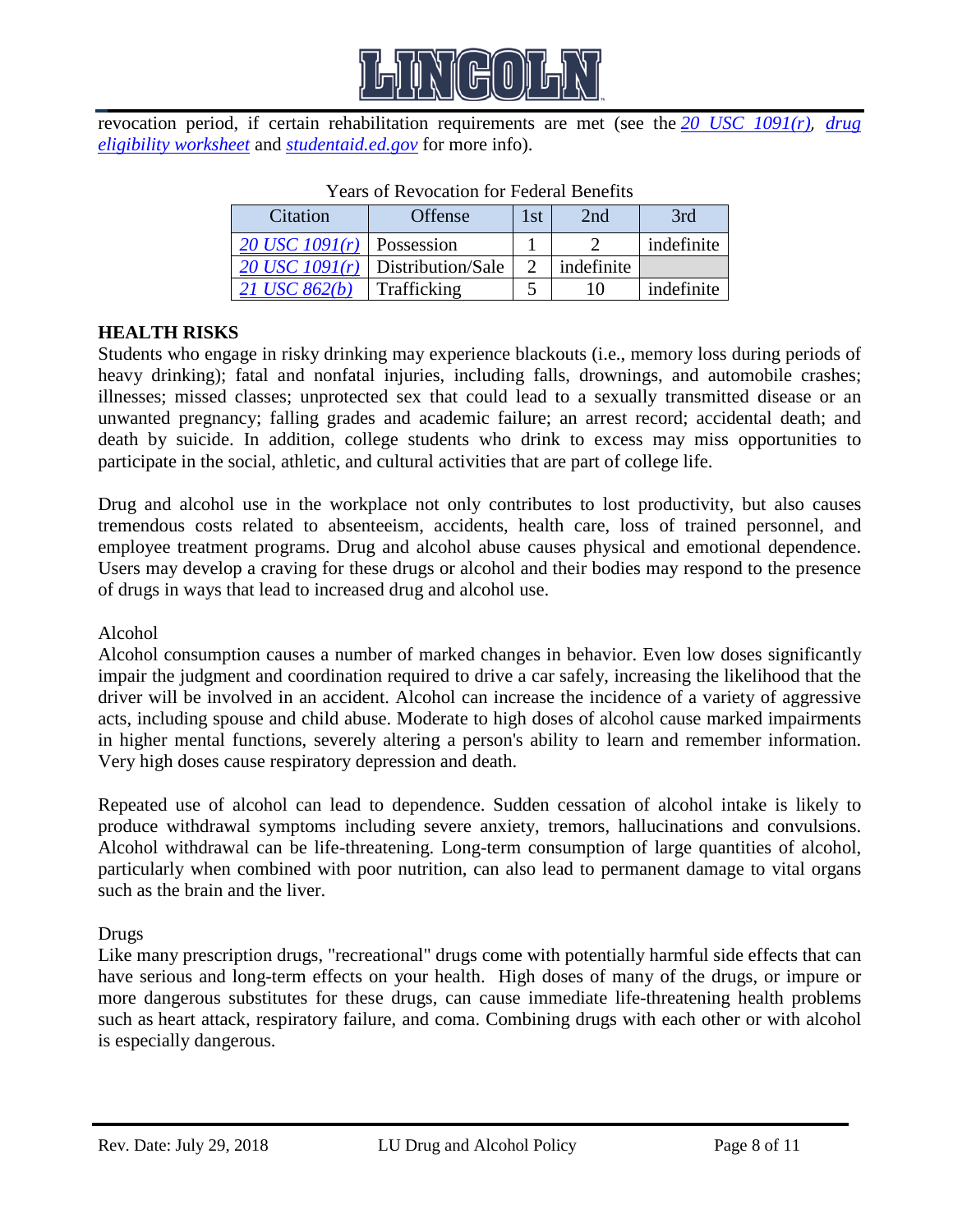## <u>LINGOLN</u>

## <span id="page-11-0"></span>Drug Health Effects Table

|                                                        | <b>Narcotics</b>                                                                                                                  | Depressants                                                                                                 | <b>Stimulants</b>                                                                                                             | Hallucinogens                                                                            | Cannabis                                                                         |
|--------------------------------------------------------|-----------------------------------------------------------------------------------------------------------------------------------|-------------------------------------------------------------------------------------------------------------|-------------------------------------------------------------------------------------------------------------------------------|------------------------------------------------------------------------------------------|----------------------------------------------------------------------------------|
| <b>Drug Name</b>                                       | (Opium, Morphine,<br>Codeine, Heroin,<br>Hydromorphone,<br>Meperidine, Methadone)                                                 | (Chloral Hydrate,<br>Barbiturates,<br>Benzodiazepines,<br>Methaqualone,<br>Glutethimide)                    | (Cocaine,<br>Amphetamines,<br>Phenmetrazine,<br>Methylphenidate)                                                              | (LSD, Mescaline &<br>Peyote, Amphetamine<br>Variants, Phencyclidine,<br>Phencyclidine)   | (Marijuana,<br>Tetrahydrocannabinol,<br>hashish, hashish oil)                    |
| <b>Possible</b><br><b>Effects</b>                      | euphoria, drowsiness,<br>respiratory depression,<br>constricted pupils, nausea                                                    | slurred speech,<br>disorientation,<br>drunken behavior<br>without odor of<br>alcohol                        | increased alertness.<br>excitation, euphoria,<br>increased pulse rate<br>and blood pressure,<br>insomnia, loss of<br>appetite | analogues, illusions, $\&$<br>hallucinations, poor<br>perception of time and<br>distance | euphoria, relaxed<br>inhibitions, increased<br>appetite, disoriented<br>behavior |
| <b>Effects of</b><br>Overdose                          | Slow & shallow<br>breathing, clammy skin,<br>convulsions, coma,<br>possible death                                                 | shallow respiration,<br>clammy skin,<br>dilated pupils, weak<br>and rapid pulse,<br>coma, possible<br>death | agitation, increase in<br>body temperature,<br>hallucinations,<br>convulsions, possible<br>death                              | Longer, more intense<br>"trip" episodes, psychosis,<br>possible death                    | fatigue, paranoia,<br>possible psychosis                                         |
| <b>Withdrawal</b><br><b>Syndrome</b>                   | watery eyes, runny nose,<br>yawning, loss of appetite,<br>irritability, tremors, panic,<br>cramps, nausea, chills and<br>sweating | anxiety, insomnia,<br>tremors, delirium,<br>convulsions,<br>possible death                                  | apathy, long periods<br>of sleep, irritability,<br>depression,<br>disorientation                                              | withdrawal syndrome not<br>reported                                                      | insomnia,<br>hyperactivity,<br>decreased appetite<br>occasionally reported       |
| <b>Risk of</b><br><b>Physical</b><br><b>Dependence</b> | High                                                                                                                              | Moderate to High                                                                                            | Possible                                                                                                                      | Unknown                                                                                  | Unknown                                                                          |
| <b>Risk of</b><br>Psychological<br><b>Dependence</b>   | High                                                                                                                              | Moderate to High                                                                                            | High                                                                                                                          | Unknown, High for<br>Phencyclidine and<br>analogs (i.e. PCP)                             | Moderate                                                                         |

(see the *[Lincoln University Drug and Alcohol Awareness](https://bluetigerportal.lincolnu.edu/web/police-department/alcohol-and-drug-awareness) page* for additional information on health risks)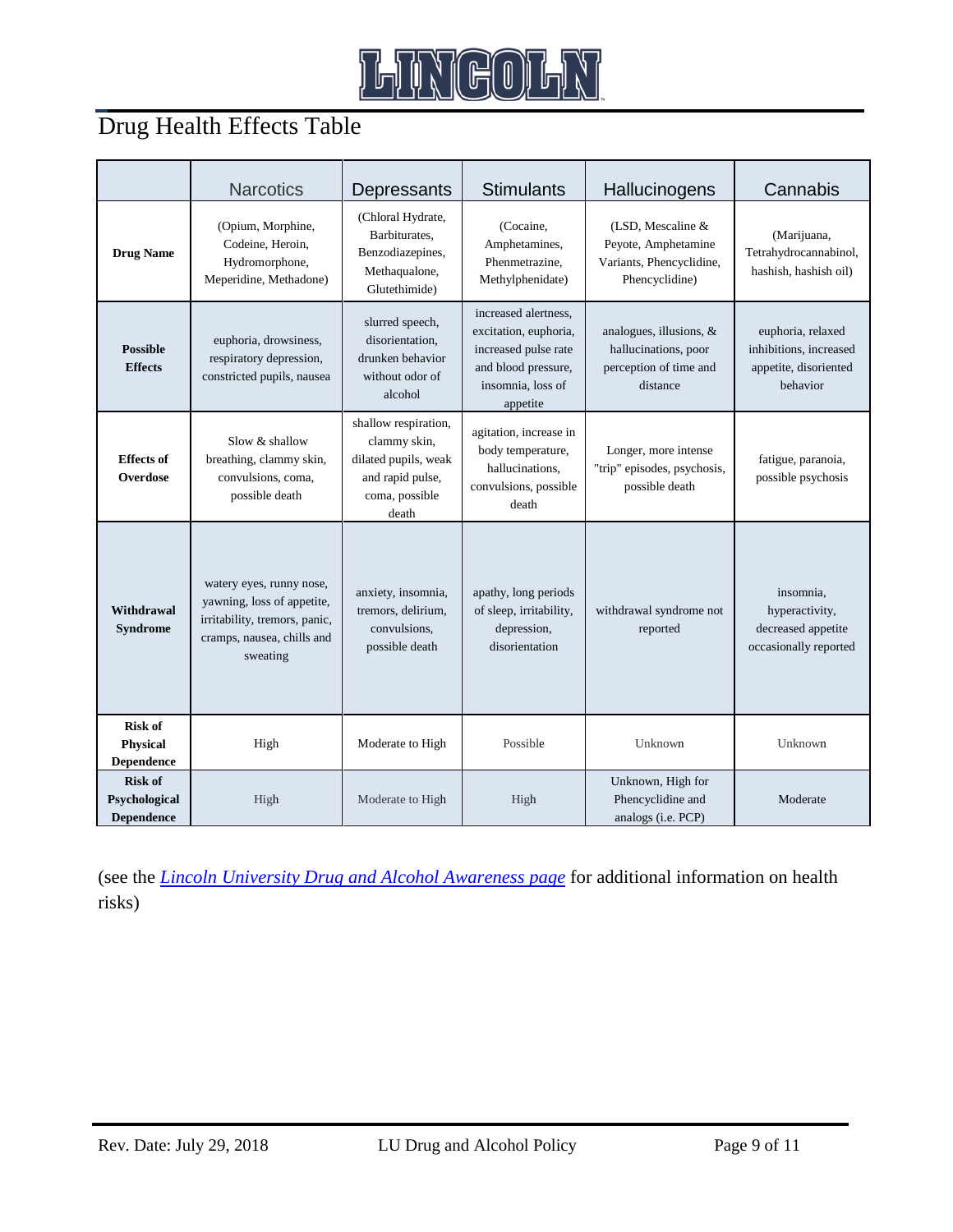

#### <span id="page-12-0"></span>**EDUCATIONAL INFORMATION**

The University has developed an annual educational programs consisting of presentations that include distribution of educational materials to new students; participating in and presenting information and materials during new employee orientation; participating in the Spring and Fall Faculty orientation program; presenting programs throughout the year on at least a quarterly basis, may include sessions such as: skits, a residence hall speaker series, and annual poster series. These educational programs are typically put on by *[Student Health Services,](http://www.lincolnu.edu/web/thompkins-health-center/thompkins-health-center) [Residential Life,](http://www.lincolnu.edu/web/residential-life/residence-life-staff)* Student Activities & Greek Life*, and the [Lincoln University Police Department](https://bluetigerportal.lincolnu.edu/web/police-department/police-department)* and other various organizations around campus

#### <span id="page-12-1"></span>**COUNSELING INFORMATION**

As a part of its drug prevention program, the university has prepared the following information summary for educational purposes. Lincoln University also provides counseling services located at Student Health Services center. *[Student Health,](http://www.lincolnu.edu/web/thompkins-health-center/thompkins-health-center) [Residential Life](http://www.lincolnu.edu/web/residential-life/residential-life)*, and [Student Activities](http://www.lincolnu.edu/web/student-activities/student-activities) also sponsor various Drug & Alcohol Abuse Education programs throughout the year on an as needed basis.

*Counseling Services:* Lincoln University has a counselor on staff with *[Student Health Services](http://www.lincolnu.edu/web/thompkins-health-center/thompkins-health-center)* located at the Thompkins Health Center that can be reached at (573) 681-5167. The campus counselor is available during normal office hours on weekdays between 8:00am to 5:00pm.

In 1980, the State of Missouri created the *Division of Alcohol and Drug Abuse* as a division of the *[Department of Mental Health](http://dmh.mo.gov/)*, and in the spring of 2013 the *Division of Alcohol and Drug Abuse* became the Division of Behavioral Health. Among the responsibilities of the Division is the provision of public information relating to alcohol and drug abuse and its prevention, treatment and rehabilitation *[\(631.010 RSMo.\)](http://revisor.mo.gov/main/PageSelect.aspx?section=630.010&bid=30735&hl=)*. You can contact the *[Division of Behavioral Health](http://dmh.mo.gov/ada/)* at (573) 751- 4942 or *[click here](http://dmh.mo.gov/contact/)* for additional information on district counseling offices.

Other counseling and/or treatment resources available close to the Jefferson City Campus:

- *[Alcoholics Anonymous](http://aadistrict11missouri.org/) (Cole County)* 573-636-5499
- *[Center for Family and Individual Counseling](http://www.cfictherapy.com/)* (573) 446-5034
- *[Pathways Community Health \(alcohol and Substance Abuse\)](http://compasshealthnetwork.org/about-us/pathways-community-health/)* (844) 853-8937
- *[Capital Region Medical Center](http://www.crmc.org/services/psychology/default.aspx)* (573) 632-5560
- *[St. Mary's Health Center](https://www.ssmhealth.com/mental-health)* (573) 634-5303
- *[Drug Abuse.Org Treatment Centers List \(Jefferson City, Mo\)](http://www.drug-abuse.org/Jefferson%20City/Missouri/drug-abuse-treatment.htm)*

Counseling and/or treatment resources available close to the Ft. Leonard Wood Campus:

- *[Alcoholics Anonymous](http://www.aadistrict9mo.com/) (Phelps & Pulaski County)* (573) 364-5154
- *[Phelps County Regional Medical Center Outpatient Services](http://www.pcrmc.com/Medical-Services/Psychiatric-Services/Default.aspx)* (573) 458-8899
- *[Drug Abuse.Org Treatment Centers List \(Waynesville, Mo\)](http://www.drug-abuse.org/Waynesville/Missouri/drug-abuse-treatment.htm)*

Hotline numbers for counseling services and information include:

- Cocaine Help: (1-800-COCAINE)
- *[Marijuana Anonymous](http://www.marijuana-anonymous.org/)*: (1-800-766-6779)
- *[National Institute for Drug Abuse](http://www.drugabuse.gov/)* (NIDA): (1-301-443-4577)
- *[Substance Abuse and Mental Health Services Administration](http://www.samhsa.gov/treatment/index.aspx)* SAMHSA: (1-800-662-HELP (4357))